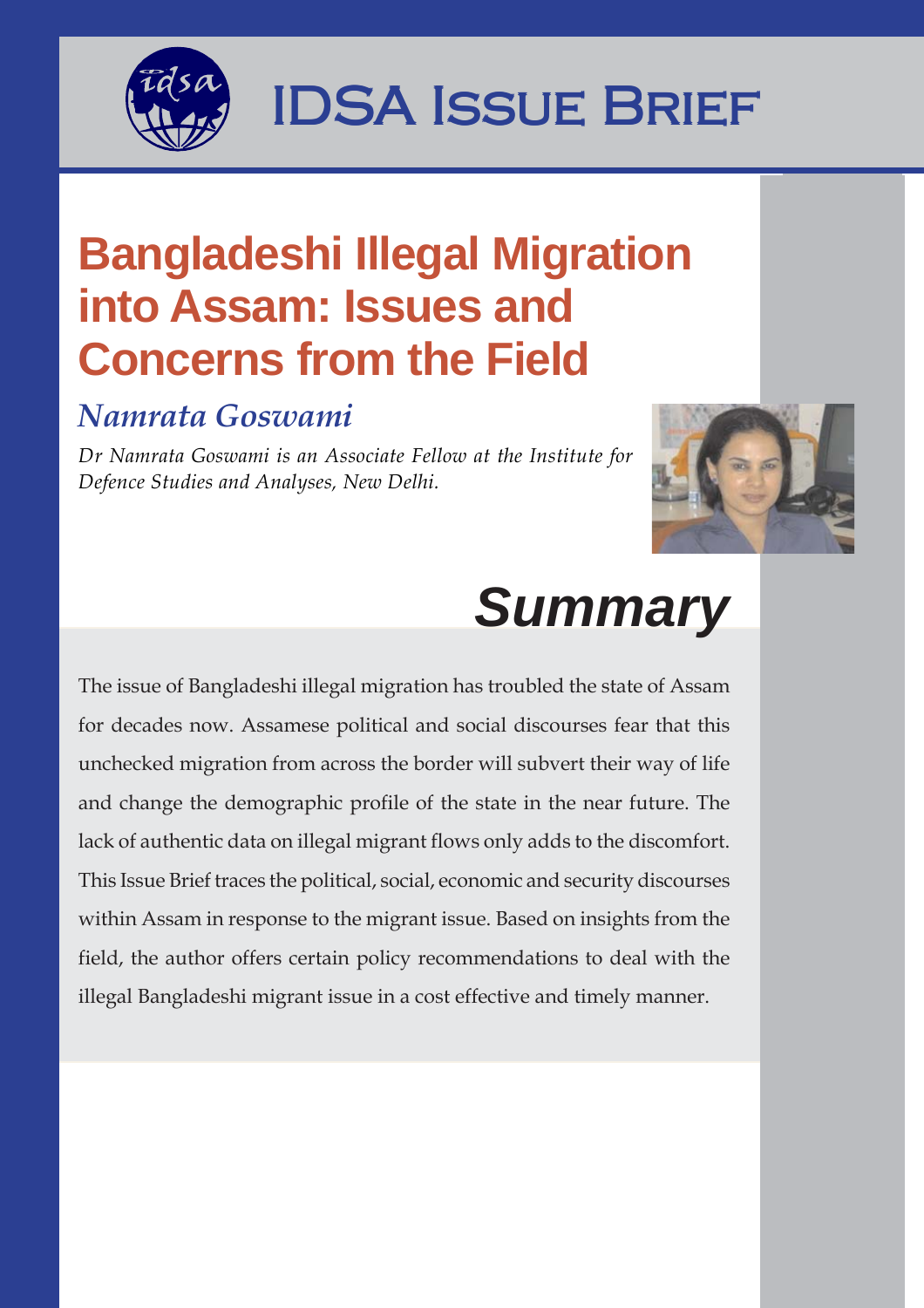Illegal migration from Bangladesh into Assam has been a major political, economic, social and security issue for Assamese society, so much so that it evoked the non-violent, highly visible, Assam Agitation (1979-1985) spearheaded by the All Assam Students Union (AASU). That agitation resulted in the Assam Accord of 1985 which stated that anybody settled in Assam from Bangladesh after March 25, 1971 is not a citizen, but an illegal migrant. This provision of the Accord has not been implemented and has therefore failed to change the nature of Bangladeshi immigration into Assam, now termed as a "silent invasion" with the majority of the infiltration taking place through the Dhubri district in lower Assam bordering West Bengal, the districts of Cachar and Karimganj in Assam bordering Bangladesh and the 443 km Bangladesh-Meghalaya border. Assam shares a highly porous 262 kilometre border with Bangladesh with portions of it left completely unchecked due to the difficult nature of the terrain.

Though there is no documented data on the number of illegal migration, it is assumed that out of the 26 million people residing in Assam, around six million are illegal Bangladeshi migrants. Influential Assamese intellectuals like Dhiren Bezboruah, who is also the editor of *The Sentinel* warns that Assam could become a part of "Greater Bangladesh" with districts like Dhubri and Goalpara witnessing a change in their demographic profile by becoming migrant-dominated while other districts like Barpeta, Nalbari, Nagaon and Darrang are also heading in that direction.



*Figure I: Map of Affected Districts in Assam*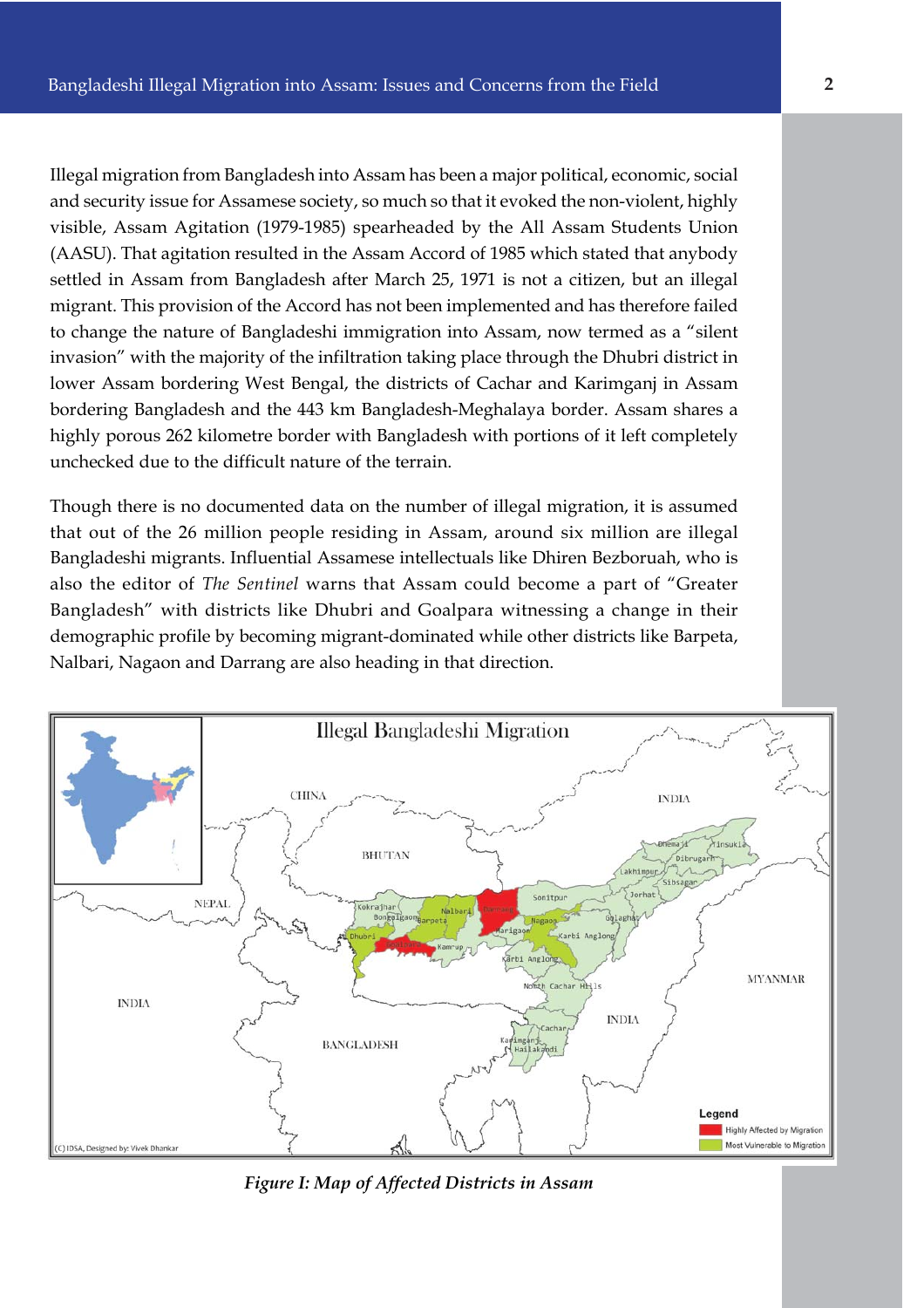Local politicians in Assam are mostly blamed by Assamese society for not doing enough about illegal migration influenced as they are by "vote bank" politics. Consequently, the first voter list discrepancy in Assam was noticed way back in 1979 when 45,000 illegal migrant names were found in the Mangaldoi Assembly election voters' list. From 1994 to 1997, 57 out of 126 constituencies in Assam showed an increase of 20 per cent in the number of voters whereas the all India average was 7.4 per cent for the same period. This rather unnatural increase in the number of voters in Assam is perhaps due to the addition of names to the voters' list through dubious means.

Consequently, the illegal Bangladeshi migrants issue tends to dominate the political, economic, social, and security discourses in Assam with residents of the state expressing concern of being taken over demographically by this silent invasion. The lack of data on migration adds to a sense of being 'under siege' by outsiders as no one is sure as to the number of migrants visibly infiltrating all walks of life in Assam.

In a visit to Sibsagar and Dibrugarh districts in December 2009, this author observed that most local people, while worried about the issue of illegal migration, were also desperate for an effective resolution of the issue at the earliest. The impact of illegal Bangladeshi migration on the contemporary political, social, economic and security discourses of Assam is discussed below.

#### **Political**

The issue has political resonance as there is a general understanding in Assam that most of the local political parties depend on the votes of these illegal migrants for their hold on power. This is a political paradox at its worst as it creates strong incentives (or perhaps motivation) to do nothing on an issue that affects the society which is ironically represented in power structures by these very political parties. Hence, there is a sense of growing helplessness and cynicism amongst the local population on the credibility of local political party discourses on tackling illegal migration from Bangladesh.

Significantly, in order to tackle the issue of illegal migration into Assam, the Centre set up the Illegal Migration (Determination by Tribunals) Act, 1983 on December 12, 1983 under an act of Parliament. Applicable only to the state of Assam, the IMDT Act provided that anybody settled in Assam before March 25, 1971 was a legal citizen. Significantly, for the rest of India, the cut off date for acquiring Indian citizenship is July 19, 1948. The IMDT Act also laid the onus on the complainant rather than on the accused to prove the latter's citizenship status. (The Foreigner's Act, 1946, in contrast, lays the responsibility on the accused, and not on the complainant, to prove his/her citizenship status.) This was a killer clause as the person accused had to do nothing to prove his/her citizenship whereas the complainant had to prove that someone was illegal. The IMDT Act therefore failed to effectively identify and deport illegal migrants. Subsequently, on July 12, 2005, a three judge Bench of the Supreme Court comprising Chief Justice R. C. Lahoti, Justice G. P.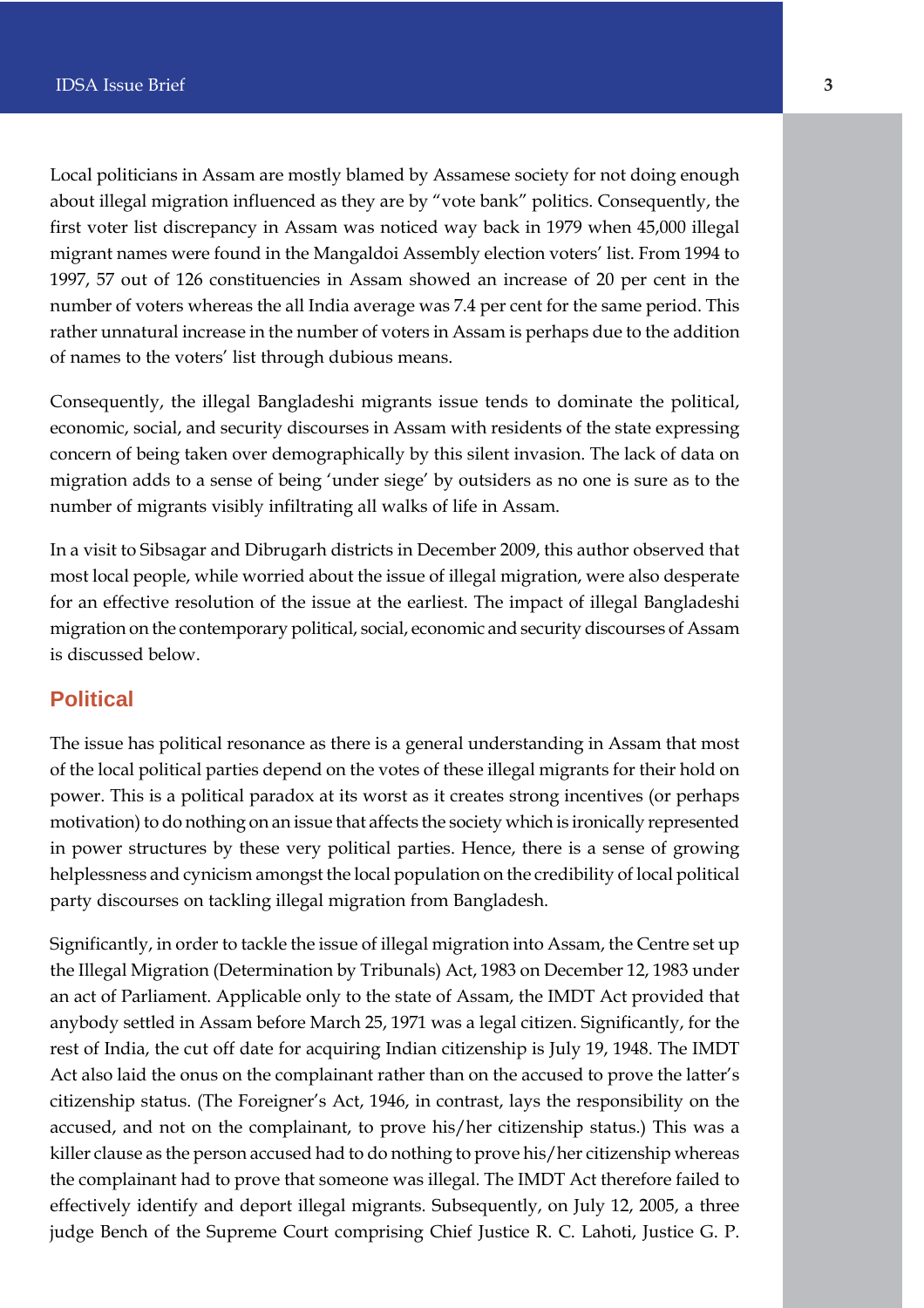Mathur and Justice P. K. Balasubramanyan ruled that the IMDT Act "created the biggest hurdle and is the main impediment or barrier in identification and deportation of illegal migrants." The Bench also noted strongly that despite the fact that enquiries were initiated in 310,759 cases under the IMDT Act, only 10,015 persons were declared illegal migrants and out of this declared number, only 1,481 were physically expelled as of April 30, 2000. In comparison, West Bengal, which also has a huge influx of illegal Bangladeshi migrants, has deported nearly half a million till date under the Foreigners Act, 1946. The Bench held the Act unconstitutional and stated that it contravened Article 355 of the Constitution. Article 355 of the Indian Constitution entrusts upon the Union of India the duty to protect every state against "external aggression and internal disturbances". The Supreme Court also directed the setting up of fresh tribunals under the Foreigners Act, 1946 and Foreigners (Tribunal Order) 1964. The effectiveness of these legal mechanisms to deal with the issue is however suspect. Till date, about 12 lakh Bangladeshi nationals have entered India legally with visas but have subsequently vanished without trace. This reflects the inability on the part of law enforcement agencies to perform the tasks of detecting and deporting these Bangladeshi citizens.

#### **Social**

The social impact of Bangladeshi migrants on Assamese society is mostly to do with culture and lifestyles. The social fear is that the Assamese way of life will get subverted once the migrants dominate the state. A strong impact is also envisioned in the spheres of language and religion. Assam, being a Hindu majority state, fears that it will become Muslim-dominated due to the influx of illegal migrants. This has also resulted in unnecessary tensions between Assamese Hindus and Assamese Muslims who have made Assam their home for centuries. The fears and tensions are noticeable in the universities and the media as well. Government reports like the 42-page report sent by former Assam Governor, Lt. Gen. (Retd.) S.K. Sinha to President K. R. Narayanan in 1998 also created a sense of insecurity in Assam as it categorically stated that "the influx of illegal migrants is turning the lower Assam districts into a Muslim-majority region. It will only be a matter of time when a demand for their merger with Bangladesh may be made…. The loss of lower Assam will sever the entire land mass of the Northeast from the rest of India and the rich natural resources of that region will be lost to the nation." The October 2008 violence in Udalguri and Goalpara districts between the Bodos and the Bangladeshi migrants was a flare up based on such social fears resulting in the death of nearly 36 people.

Earlier in 2005, the Chiring Chapori Yuva Morcha, which is a youth organization based in Dibrugarh, led a campaign against illegal migration in the district urging Assamese society to avoid Bangladeshis in social functions. Leaflets and mobile phone messages were sent out to boycott goods sold by Bangladeshis and avoid using cycle rickshaws manned by Bangladeshi pullers. However, the movement fizzled out in the face of the logic of market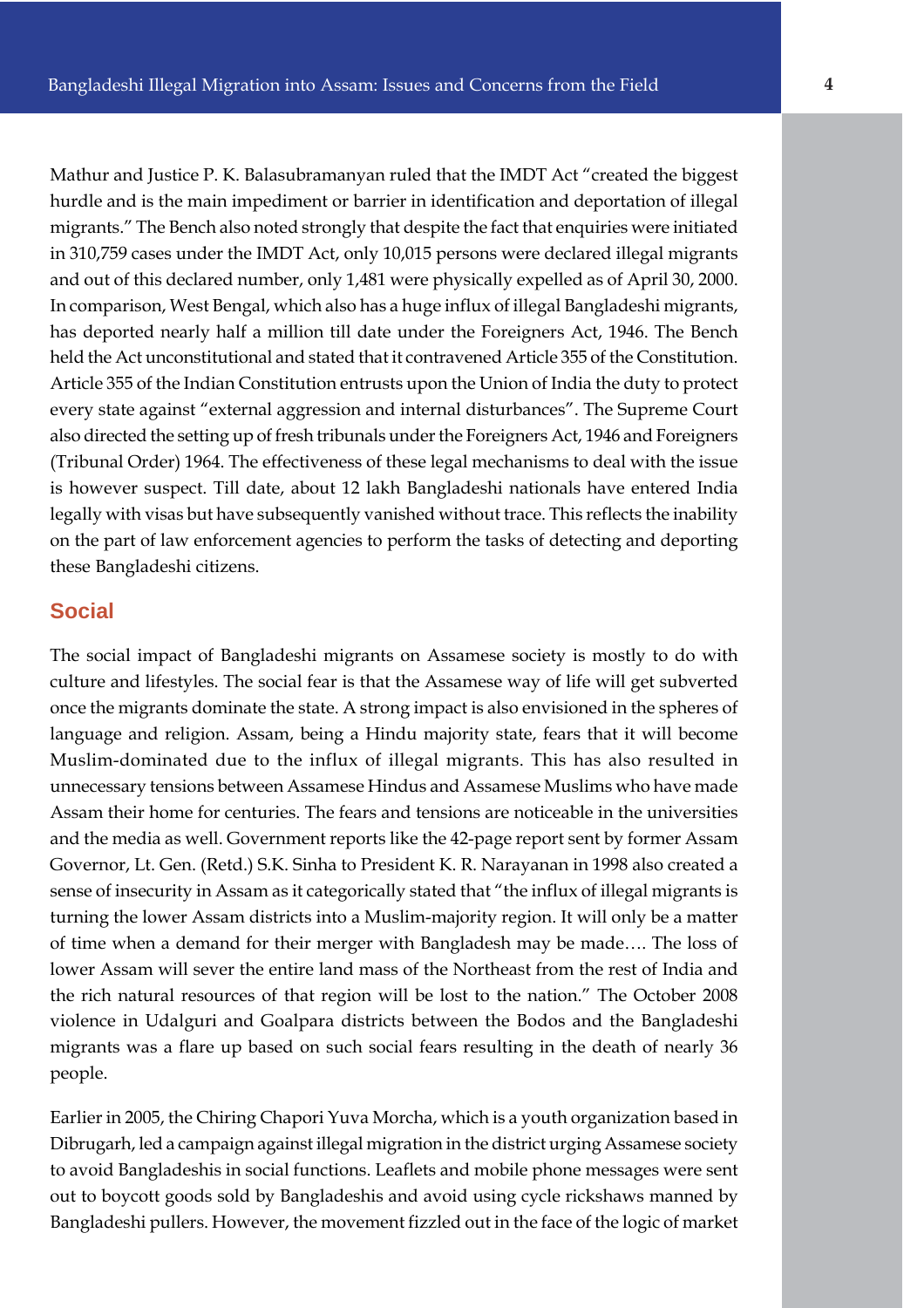economics as Bangladeshis are realistically the cheapest labour force available in Assam. Hence, despite the anger against them illegally procuring voting rights, Assamese society routinely employs these migrants for manual jobs.

#### **Economic**

It is important to note that most Bangladeshi migrants form the manual workforce in Assam: rickshaw pullers, house construction workers, house painters, gardeners, field workers, road construction workers, vegetable vendors, etc. Women immigrants mostly work as maids. Significantly, these migrants are willing to work very hard, at odd hours and in the most arduous activities which local Assamese labour are unwilling to do. Hence, there is enough space in the workforce for the poorer sections of Bangladeshi society in Assam motivating them to risk coming illegally to the state to make a living. The flip side to this is that these illegal migrants manage to procure Indian citizenship by producing documents bought in the black market. Subsequently, the migrant families, being amongst the poorest section of society benefit from schemes like the National Rural Employment Guarantee Scheme (NREGS) and the National Rural Health Mission (NRHM). Hence, the legal Indian citizens lose out against this illegally created citizenry in Assam. This situation is prevalent in states like Meghalaya and Nagaland as well.

#### **Security**

The issue of illegal migration has an implication for India's national security. It is now established that most of the armed insurgent groups in Assam like the United Liberation Front of *Asom* (ULFA), the Kamtapur Liberation Organization (KLO), and the National Democratic Front of Bodolond (NDFB) had established camps in Bangladesh and also procured their weapons from the Cox Bazaar area near the Bangladesh-Myanmar border. With the change of government in Bangladesh and the explicit co-operation of the Awami League government led by Sheikh Hasina, Tapan Patowary, the leader of the KLO was caught in Dhaka in October last year. The chairman of ULFA, Arabinda Rajkhowa, and its Deputy Commander-in-Chief, Raju Baruah, were caught in Cox Bazaar on December 4, 2009 and later arrested by Assam Police across the Meghalaya-Bangladesh border. The ULFA had been running some ten camps in the Mymensingh-Chittagong areas and had amassed a huge fortune through the real estate and restaurant businesses in Bangladesh. Rajkhowa's Sonali Bank deposits in Dhaka totalled 3,990 crore taka (Rs. 2,710.9 crore) held under the false name of Aurobindo Ray. The ability to function with impunity within Bangladesh was not only due to help from within Bangladesh but also because of facilitation provided by a network of illegal migrants from within Assam to the ULFA. Logistical information about the areas in Bangladesh is also provided by this network in lieu of money given to them, which in turn compromises the security of Assam. The October 30, 2009 attacks in Assam which killed 83 civilians and injured 30 was suspected to be the handiwork of ULFA, the NDFB and the Harkat-ul-Jihadi-e-Islami (HuJI) from Bangladesh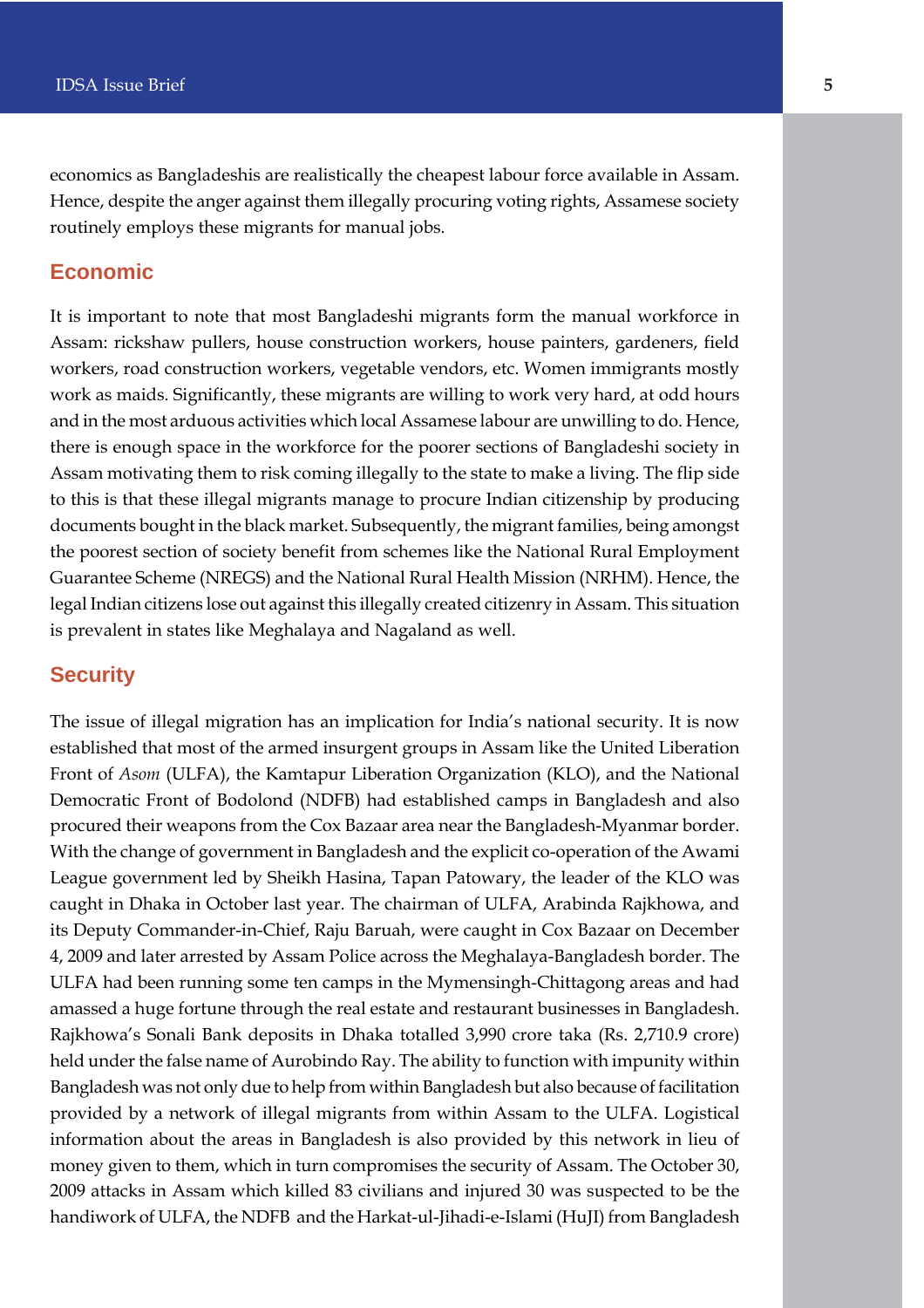with perhaps certain elements from the migrant population helping them in their devious tasks. The HuJI's involvement was inferred from the use of RDX. Such connections could be fostered with other outfits like the NSCN (IM) as well given the large presence of Bangladeshi migrant population in Dimapur and nearby areas if a close security monitoring system is not established.

As a response mechanism to the issue of illegal Bangladeshi migration into Assam, the author has collated certain recommendations suggested by academics, civil society and policy makers from Assam.

#### **Recommendations from the field**

#### **Political**

- 1. Discourage 'vote bank' politics by consistent public writings and propaganda against it.
- 2. Vigilant media coverage of election patterns and voter increases in Assam based on census data analysis.
- 3. Effective profiling of politicians in Assam to check corruption in political processes.
- 4. Vigilant monitoring of Assam's voter list by a 'special body' constituted by the Election Commission of India.

#### **Social**

- 1. Assamese society must establish a mechanism of assimilation of the existing migrant population into their way of life so that they do not get radicalized.
- 2. A migrant till date who has made Assam home to be granted a right akin to that of a "denizen" which will include work permit and health care facilities without voting rights.
- 3. Work permits have support of the population of Assam and are therefore perhaps the only way to monitor the flow of illegal migration into Assam.

#### **Economic**

- 1. Work permits to be issued at the border posts in the India-Bangladesh border by a separate body named the "Work Permit Issuance Authority" which should not form a part of the Border Security Force (BSF) though working in close co-operation with it.
- 2. Systematic documentation of illegal migrants so that they can be monitored and turned into a viable workforce in India duly paying its taxes to the state.
- 3. Jobs to be duly identified in which Bangladeshi migrants can work in Assam so that local people do not feel threatened by an outside workforce in their midst.